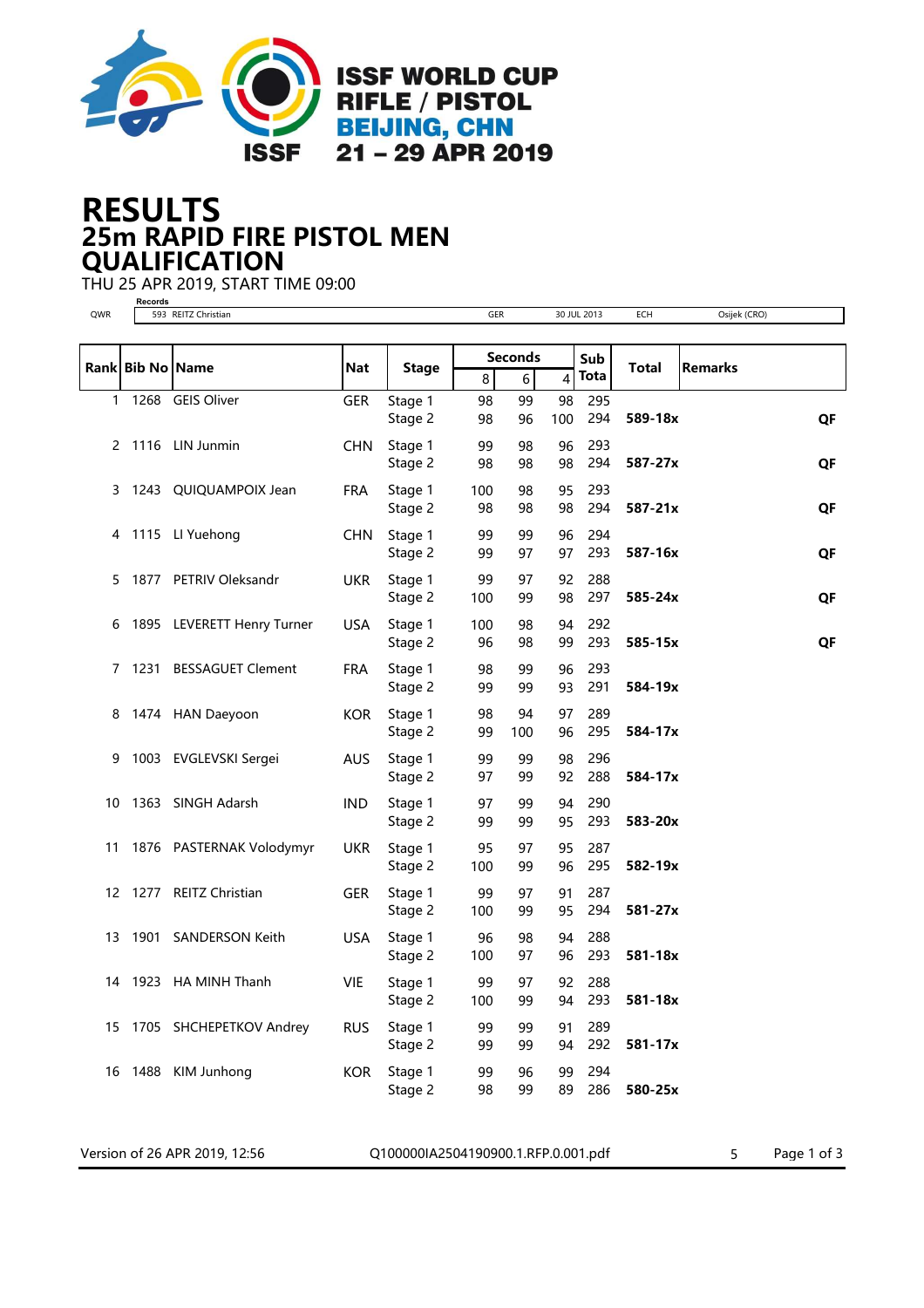|     | Rank Bib No Name |                                 | <b>Nat</b> | <b>Stage</b>                        | <b>Seconds</b> |                  |          | Sub         | Total       | <b>Remarks</b>                |
|-----|------------------|---------------------------------|------------|-------------------------------------|----------------|------------------|----------|-------------|-------------|-------------------------------|
|     |                  |                                 |            |                                     | 8 <sup>1</sup> | $6 \overline{6}$ | 4        | <b>Tota</b> |             |                               |
| 17  |                  | 1648 MILIWEK Oskar              | POL        | Stage 1<br>Stage 2                  | 97<br>99       | 94<br>98         | 95<br>97 | 286<br>294  | 580-15x     |                               |
|     |                  | 18 1505 SONG Jong Ho            | <b>KOR</b> | Stage 1<br>Stage 2                  | 98<br>99       | 98<br>95         | 94<br>95 | 290<br>289  | 579-21x     |                               |
|     |                  | 19 1173 PODHRASKY Martin        | <b>CZE</b> | Stage 1<br>Stage 2                  | 99<br>93       | 98<br>98         | 97<br>94 | 294<br>285  | $579 - 21x$ |                               |
| 20  |                  | 1208 OLESK Peeter               | <b>EST</b> | Stage 1<br>Stage 2                  | 98<br>98       | 98<br>98         | 90<br>97 | 286<br>293  | 579-15x     |                               |
| 21  |                  | 1627 AKHTAR Muhammad Khalil PAK |            | Stage 1<br>Stage 2                  | 99<br>99       | 97<br>97         | 95<br>92 | 291<br>288  | 579-15x     |                               |
|     |                  | 22 1341 ANISH Anish             | <b>IND</b> | Stage 1<br>Stage 2                  | 98<br>97       | 100<br>99        | 91<br>93 | 289<br>289  | 578-18x     |                               |
|     |                  | 23 1413 MAZZETTI Riccardo       | ITA        | Stage 1<br>Stage 2                  | 95<br>97       | 98<br>95         | 95<br>98 | 288<br>290  | 578-15x     |                               |
|     |                  | 24 1549 ENKHTAIVAN Davaakhuu    | MGL        | Stage 1<br>Stage 2                  | 98<br>98       | 97<br>96         | 95<br>93 | 290<br>287  | 577-19x     |                               |
|     |                  | 25 1229 ARTAUD Boris            | <b>FRA</b> | Stage 1<br>Stage 2                  | 96<br>100      | 97<br>97         | 96<br>90 | 289<br>287  | 576-19x     |                               |
| 26  |                  | 1076 DUARTE Emerson             | BRA        | Stage 1<br>Stage 2                  | 97<br>95       | 94<br>97         | 95<br>98 | 286<br>290  | 576-12x     |                               |
| 27  |                  | 1251 GOWIN Sam William          | <b>GBR</b> | Stage 1<br>Stage 2                  | 97<br>98       | 97<br>94         | 95<br>95 | 289<br>287  | 576-12x     |                               |
|     |                  | 28 1451 YOSHIOKA Dai            | <b>JPN</b> | Stage 1<br>Stage 2                  | 95<br>99       | 98<br>98         | 94<br>92 | 287<br>289  | 576-12x     |                               |
| 29  |                  | 1348 GOEL Arpit                 | <b>IND</b> | Stage 1<br>Stage 2                  | 96<br>98       | 98<br>98         | 94<br>91 | 288<br>287  | 575-25x     |                               |
| 30  |                  | 1280 SAUTER Aaron               | GER        | Stage 1<br>Stage 2                  | 95<br>97       | 98<br>96         | 93<br>96 | 286<br>289  | 575-18x     |                               |
| 31. |                  | 1408 CHELLI Tommaso             | ITA        | Stage 1<br>Stage 2                  | 96<br>99       | 96<br>98         | 92<br>94 | 284<br>291  | 575-14x     |                               |
|     |                  | 32 1297 CHEN Haohui             | <b>HKG</b> | Stage 1<br>Stage 2                  | 99<br>99       | 97<br>96         | 90<br>94 | 286<br>289  | 575-12x     |                               |
|     |                  | 33 1683 ALIFIRENKO Alexander    | <b>RUS</b> | Stage 1<br>Stage 2                  | 98<br>99       | 95<br>99         | 88<br>95 | 281<br>293  | 574-15x     |                               |
| 34  |                  | 1896 LEVERETT III Jack Hobson   | <b>USA</b> | Stage 1<br>Stage 2                  | 98<br>99       | 100<br>98        | 86<br>92 | 284<br>289  | 573-17x     |                               |
| 35  |                  | 1002 ASHMORE Thomas James       | <b>AUS</b> | Stage 1<br>Stage 2                  | 98<br>96       | 96<br>97         | 93<br>92 | 287<br>285  | 572-12x     |                               |
| 36  |                  | 1804 SUKHONPANICH Pornchai THA  |            | Stage 1<br>Stage 2                  | 97<br>98       | 96<br>97         | 90<br>93 | 283<br>288  | $571 - 21x$ |                               |
| 37  |                  | 1852 KILIC Murat                | <b>TUR</b> | Stage 1<br>Stage 2                  | 95<br>97       | 97<br>95         | 92<br>95 | 284<br>287  | 571-18x     |                               |
| 38  |                  | 1176 STRNAD Martin              | <b>CZE</b> | Stage 1<br>Stage 2                  | 97<br>97       | 94<br>98         | 95<br>90 | 286<br>285  | 571-15x     |                               |
| 39  |                  | 1031 LUNEV Ruslan               | <b>AZE</b> | Stage 1<br>Stage 2                  | 98<br>98       | 99<br>93         | 94<br>89 | 291<br>280  | 571-10x     |                               |
|     |                  | Version of 26 APR 2019, 12:56   |            | Q100000IA2504190900.1.RFP.0.001.pdf |                |                  |          |             |             | 5 <sup>1</sup><br>Page 2 of 3 |